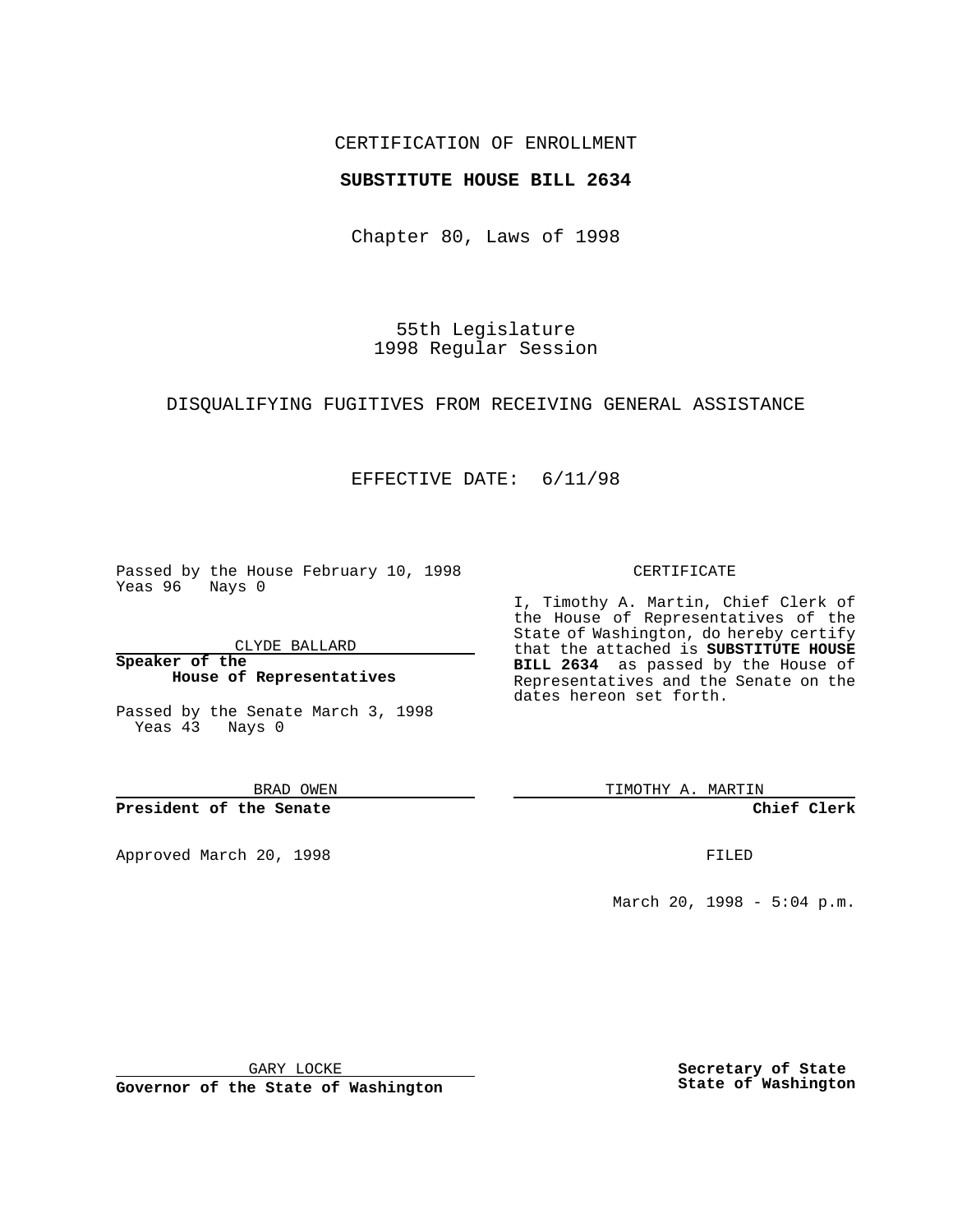# **SUBSTITUTE HOUSE BILL 2634** \_\_\_\_\_\_\_\_\_\_\_\_\_\_\_\_\_\_\_\_\_\_\_\_\_\_\_\_\_\_\_\_\_\_\_\_\_\_\_\_\_\_\_\_\_\_\_

\_\_\_\_\_\_\_\_\_\_\_\_\_\_\_\_\_\_\_\_\_\_\_\_\_\_\_\_\_\_\_\_\_\_\_\_\_\_\_\_\_\_\_\_\_\_\_

Passed Legislature - 1998 Regular Session

### **State of Washington 55th Legislature 1998 Regular Session**

**By** House Committee on Children & Family Services (originally sponsored by Representatives H. Sommers, Cooke, Dickerson, McDonald, Gombosky, Bush, Tokuda, Wolfe, O'Brien, Kessler, Keiser, Anderson, Ogden, B. Thomas and Thompson)

Read first time 02/03/98. Referred to Committee on .

 AN ACT Relating to disqualifying fugitives from receiving general assistance; and reenacting and amending RCW 74.04.005.

BE IT ENACTED BY THE LEGISLATURE OF THE STATE OF WASHINGTON:

 **Sec. 1.** RCW 74.04.005 and 1997 c 59 s 10 and 1997 c 58 s 309 are each reenacted and amended to read as follows:

 For the purposes of this title, unless the context indicates otherwise, the following definitions shall apply:

 (1) "Public assistance" or "assistance"--Public aid to persons in need thereof for any cause, including services, medical care, assistance grants, disbursing orders, work relief, general assistance and federal-aid assistance.

(2) "Department"--The department of social and health services.

 (3) "County or local office"--The administrative office for one or more counties or designated service areas.

 (4) "Director" or "secretary" means the secretary of social and health services.

 (5) "Federal-aid assistance"--The specific categories of assistance for which provision is made in any federal law existing or hereafter passed by which payments are made from the federal government to the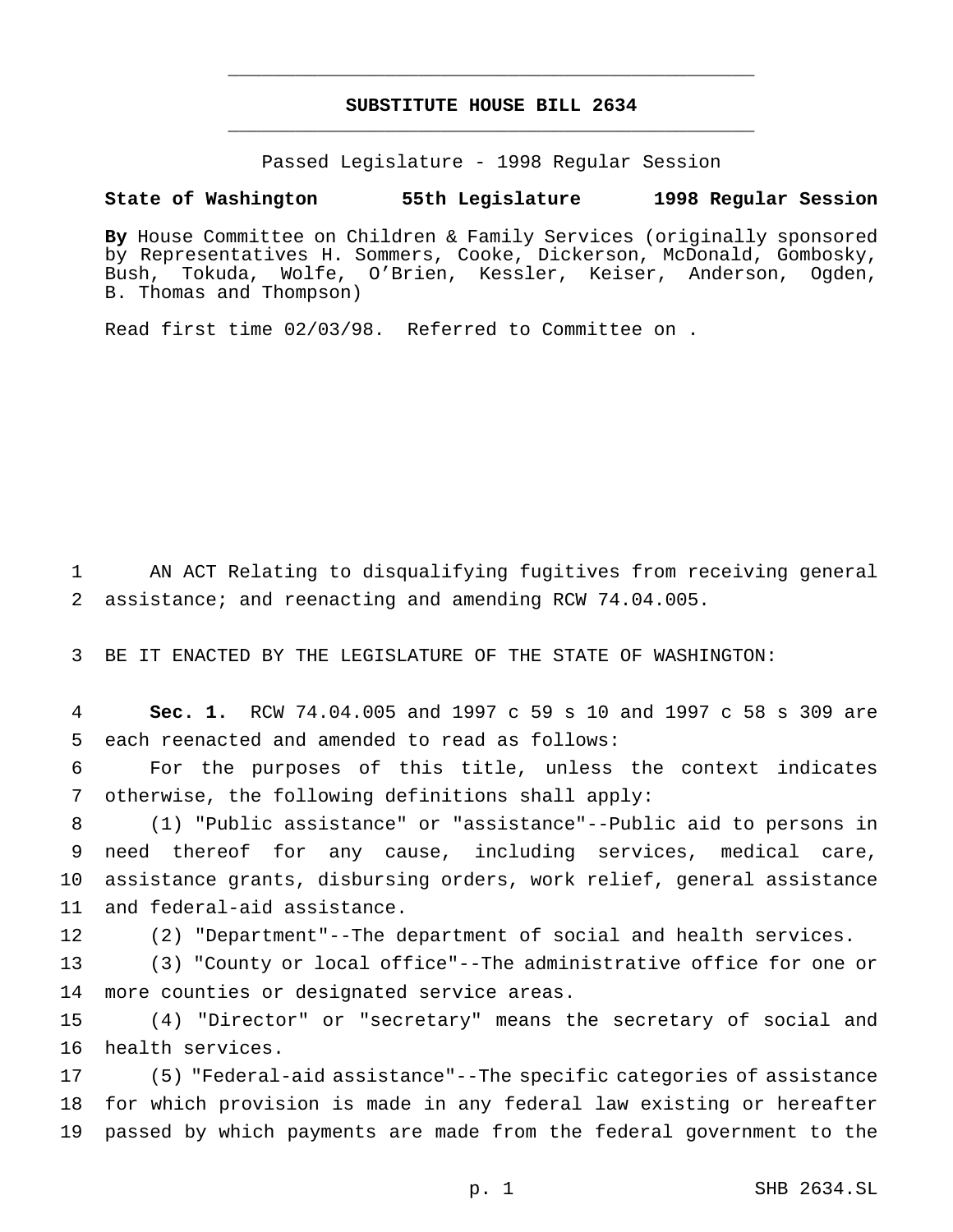state in aid or in respect to payment by the state for public assistance rendered to any category of needy persons for which provision for federal funds or aid may from time to time be made, or a federally administered needs-based program.

(6)(a) "General assistance"--Aid to persons in need who:

 (i) Are not eligible to receive federal-aid assistance, other than food stamps and medical assistance; however, an individual who refuses or fails to cooperate in obtaining federal-aid assistance, without good cause, is not eligible for general assistance;

(ii) Meet one of the following conditions:

 (A) Pregnant: PROVIDED, That need is based on the current income and resource requirements of the federal temporary assistance for needy families program; or

 (B) Subject to chapter 165, Laws of 1992, incapacitated from gainful employment by reason of bodily or mental infirmity that will likely continue for a minimum of ninety days as determined by the department.

 (C) Persons who are unemployable due to alcohol or drug addiction are not eligible for general assistance. Persons receiving general assistance on July 26, 1987, or becoming eligible for such assistance thereafter, due to an alcohol or drug-related incapacity, shall be referred to appropriate assessment, treatment, shelter, or supplemental security income referral services as authorized under chapter 74.50 RCW. Referrals shall be made at the time of application or at the time of eligibility review. Alcoholic and drug addicted clients who are receiving general assistance on July 26, 1987, may remain on general assistance if they otherwise retain their eligibility until they are assessed for services under chapter 74.50 RCW. Subsection (6)(a)(ii)(B) of this section shall not be construed to prohibit the department from granting general assistance benefits to alcoholics and drug addicts who are incapacitated due to other physical or mental conditions that meet the eligibility criteria for the general assistance program;

 (iii) Are citizens or aliens lawfully admitted for permanent residence or otherwise residing in the United States under color of law; and

 (iv) Have furnished the department their social security account number. If the social security account number cannot be furnished because it has not been issued or is not known, an application for a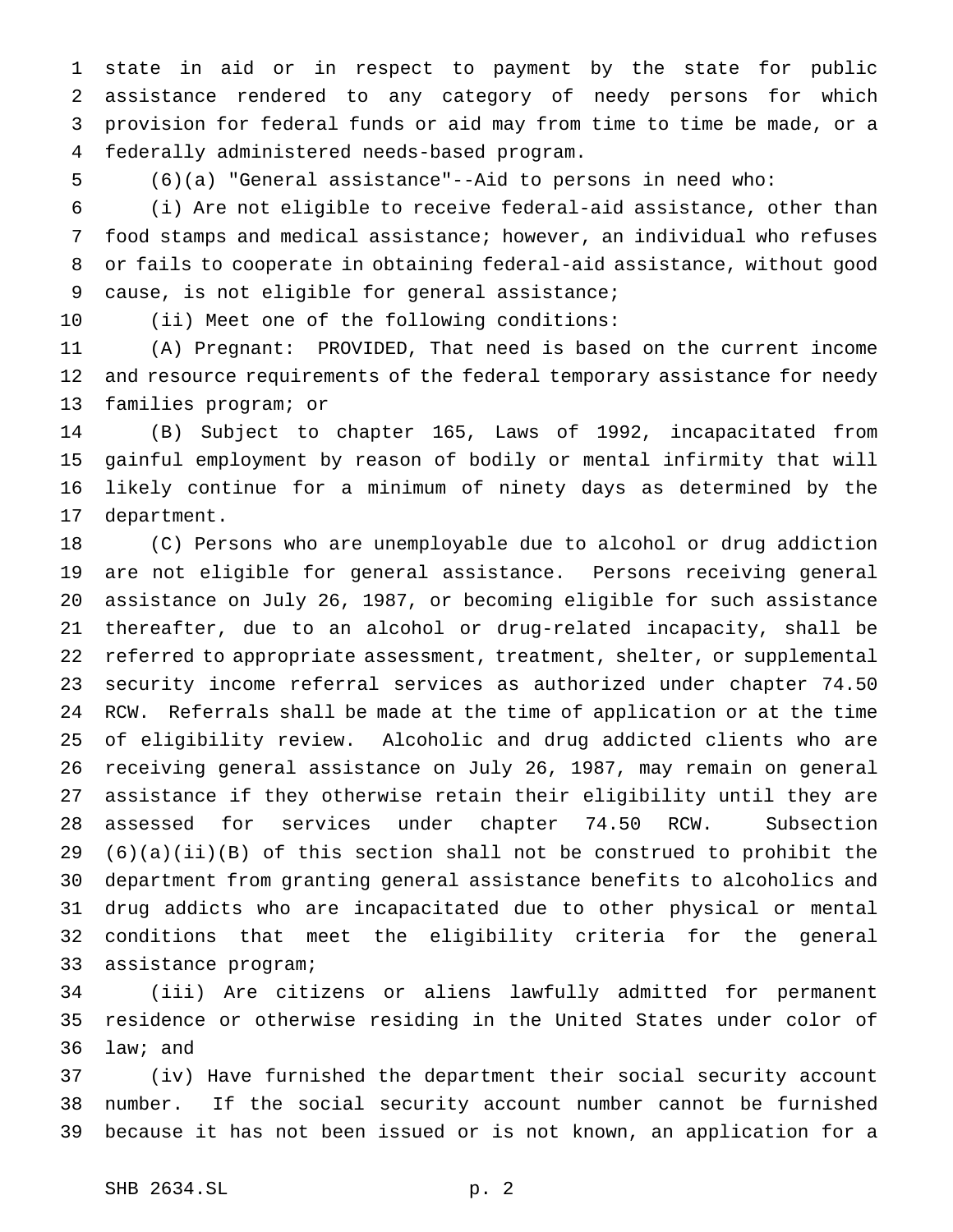number shall be made prior to authorization of assistance, and the social security number shall be provided to the department upon receipt.

 (b) Notwithstanding the provisions of subsection (6)(a)(i), (ii), and (c) of this section, general assistance shall be provided to the following recipients of federal-aid assistance:

 (i) Recipients of supplemental security income whose need, as defined in this section, is not met by such supplemental security income grant because of separation from a spouse; or

 (ii) To the extent authorized by the legislature in the biennial appropriations act, to recipients of temporary assistance for needy families whose needs are not being met because of a temporary reduction in monthly income below the entitled benefit payment level caused by loss or reduction of wages or unemployment compensation benefits or some other unforeseen circumstances. The amount of general assistance authorized shall not exceed the difference between the entitled benefit payment level and the amount of income actually received.

 (c) General assistance shall be provided only to persons who are not members of assistance units receiving federal aid assistance, 20 except as provided in subsection  $(6)(a)(ii)(A)$  and  $(b)$  of this section, and will accept available services which can reasonably be expected to enable the person to work or reduce the need for assistance unless there is good cause to refuse. Failure to accept such services shall result in termination until the person agrees to cooperate in accepting such services and subject to the following maximum periods of ineligibility after reapplication:

(i) First failure: One week;

(ii) Second failure within six months: One month;

(iii) Third and subsequent failure within one year: Two months.

 (d) Persons found eligible for general assistance based on incapacity from gainful employment may, if otherwise eligible, receive general assistance pending application for federal supplemental security income benefits. Any general assistance that is subsequently duplicated by the person's receipt of supplemental security income for the same period shall be considered a debt due the state and shall by operation of law be subject to recovery through all available legal remedies.

 (e) The department shall adopt by rule medical criteria for general assistance eligibility to ensure that eligibility decisions are

p. 3 SHB 2634.SL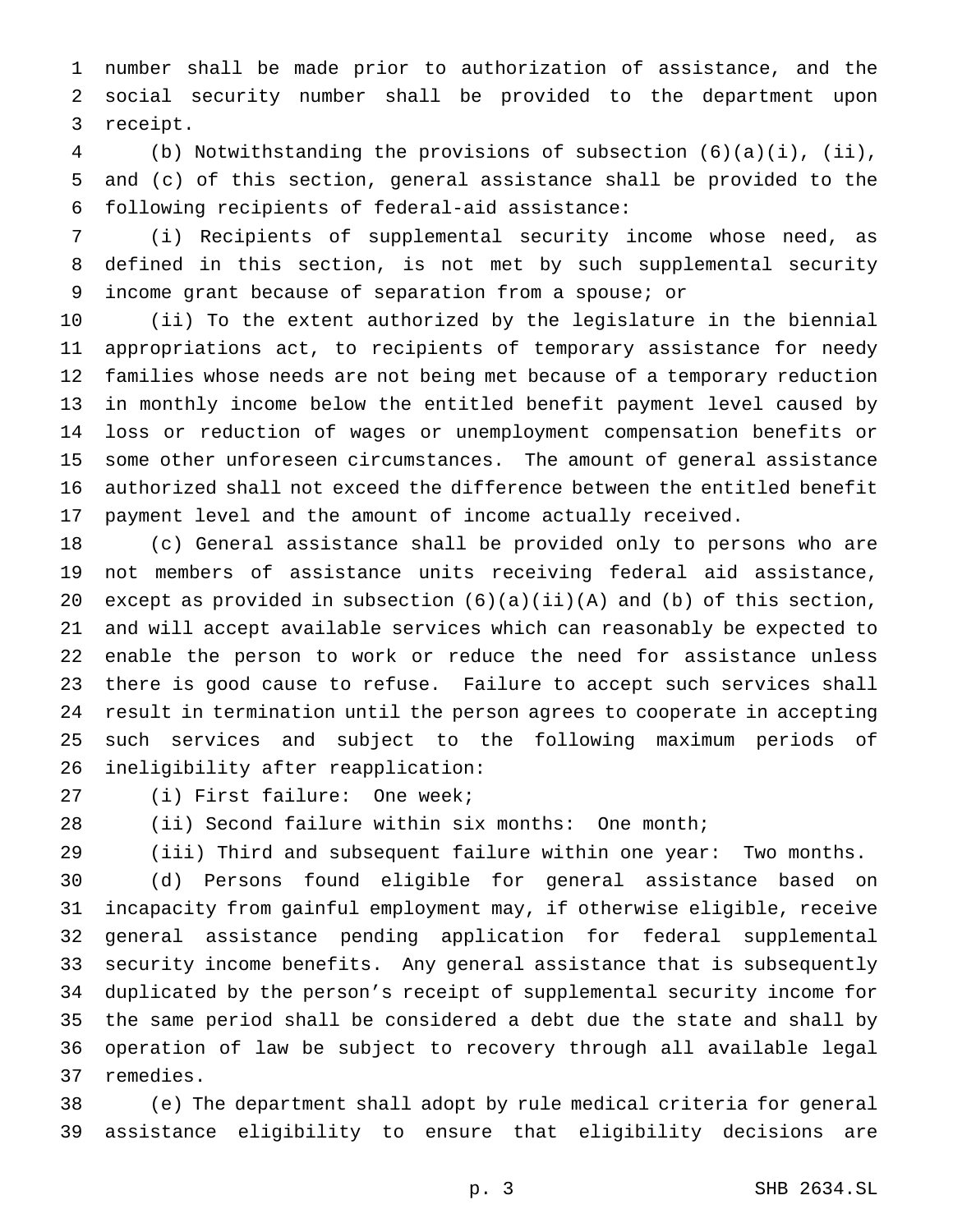consistent with statutory requirements and are based on clear, objective medical information.

 (f) The process implementing the medical criteria shall involve consideration of opinions of the treating or consulting physicians or health care professionals regarding incapacity, and any eligibility decision which rejects uncontroverted medical opinion must set forth clear and convincing reasons for doing so.

 (g) Recipients of general assistance based upon a finding of incapacity from gainful employment who remain otherwise eligible shall not have their benefits terminated absent a clear showing of material improvement in their medical or mental condition or specific error in the prior determination that found the recipient eligible by reason of incapacitation. Recipients of general assistance based upon pregnancy who relinquish their child for adoption, remain otherwise eligible, and are not eligible to receive benefits under the federal temporary assistance for needy families program shall not have their benefits terminated until the end of the month in which the period of six weeks following the birth of the recipient's child falls. Recipients of the federal temporary assistance for needy families program who lose their eligibility solely because of the birth and relinquishment of the qualifying child may receive general assistance through the end of the month in which the period of six weeks following the birth of the child falls.

 (h) No person may be considered an eligible individual for general 25 assistance with respect to any month if during that month the person: (i) Is fleeing to avoid prosecution of, or to avoid custody or 27 confinement for conviction of, a felony, or an attempt to commit a 28 felony, under the laws of the state of Washington or the place from 29 which the person flees; or

 (ii) Is violating a condition of probation, community supervision, 31 or parole imposed under federal or state law for a felony or gross misdemeanor conviction.

 (7) "Applicant"--Any person who has made a request, or on behalf of whom a request has been made, to any county or local office for assistance.

 (8) "Recipient"--Any person receiving assistance and in addition those dependents whose needs are included in the recipient's assistance.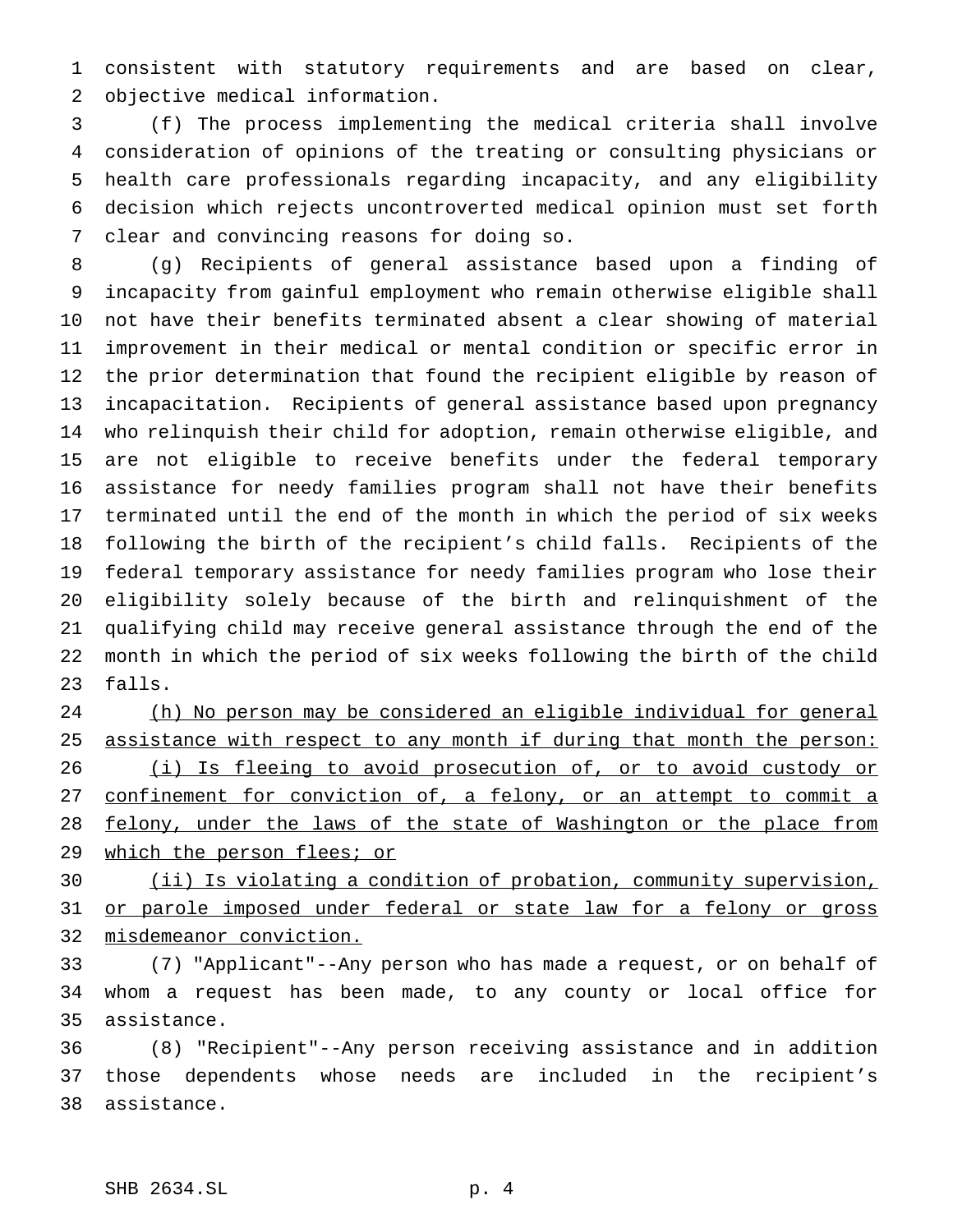(9) "Standards of assistance"--The level of income required by an applicant or recipient to maintain a level of living specified by the department.

 (10) "Resource"--Any asset, tangible or intangible, owned by or available to the applicant at the time of application, which can be applied toward meeting the applicant's need, either directly or by conversion into money or its equivalent: PROVIDED, That an applicant may retain the following described resources and not be ineligible for public assistance because of such resources.

 (a) A home, which is defined as real property owned and used by an applicant or recipient as a place of residence, together with a reasonable amount of property surrounding and contiguous thereto, which is used by and useful to the applicant. Whenever a recipient shall cease to use such property for residential purposes, either for himself or herself or his or her dependents, the property shall be considered as a resource which can be made available to meet need, and if the recipient or his or her dependents absent themselves from the home for a period of ninety consecutive days such absence, unless due to hospitalization or health reasons or a natural disaster, shall raise a rebuttable presumption of abandonment: PROVIDED, That if in the opinion of three physicians the recipient will be unable to return to the home during his or her lifetime, and the home is not occupied by a spouse or dependent children or disabled sons or daughters, such property shall be considered as a resource which can be made available to meet need.

 (b) Household furnishings and personal effects and other personal property having great sentimental value to the applicant or recipient, as limited by the department consistent with limitations on resources and exemptions for federal aid assistance.

 (c) A motor vehicle, other than a motor home, used and useful having an equity value not to exceed five thousand dollars.

 (d) A motor vehicle necessary to transport a physically disabled household member. This exclusion is limited to one vehicle per physically disabled person.

 (e) All other resources, including any excess of values exempted, not to exceed one thousand dollars or other limit as set by the department, to be consistent with limitations on resources and exemptions necessary for federal aid assistance. The department shall also allow recipients of temporary assistance for needy families to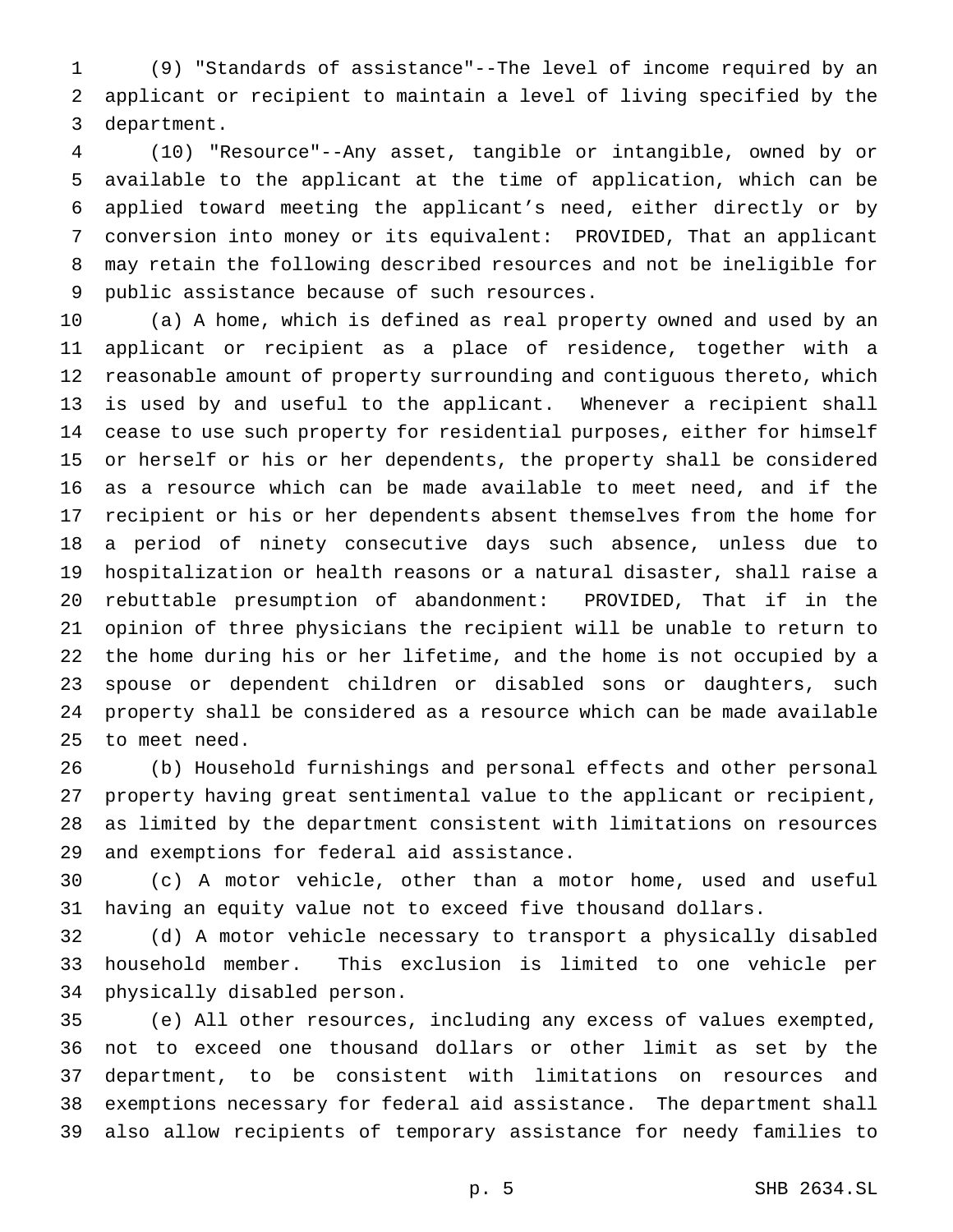exempt savings accounts with combined balances of up to an additional three thousand dollars.

 (f) Applicants for or recipients of general assistance shall have their eligibility based on resource limitations consistent with the temporary assistance for needy families program rules adopted by the department.

 (g) If an applicant for or recipient of public assistance possesses property and belongings in excess of the ceiling value, such value shall be used in determining the need of the applicant or recipient, except that: (i) The department may exempt resources or income when the income and resources are determined necessary to the applicant's or recipient's restoration to independence, to decrease the need for public assistance, or to aid in rehabilitating the applicant or recipient or a dependent of the applicant or recipient; and (ii) the department may provide grant assistance for a period not to exceed nine months from the date the agreement is signed pursuant to this section to persons who are otherwise ineligible because of excess real property owned by such persons when they are making a good faith effort to dispose of that property: PROVIDED, That:

 (A) The applicant or recipient signs an agreement to repay the 21 lesser of the amount of aid received or the net proceeds of such sale; (B) If the owner of the excess property ceases to make good faith efforts to sell the property, the entire amount of assistance may become an overpayment and a debt due the state and may be recovered pursuant to RCW 43.20B.630;

 (C) Applicants and recipients are advised of their right to a fair hearing and afforded the opportunity to challenge a decision that good faith efforts to sell have ceased, prior to assessment of an overpayment under this section; and

 (D) At the time assistance is authorized, the department files a lien without a sum certain on the specific property.

 (11) "Income"--(a) All appreciable gains in real or personal property (cash or kind) or other assets, which are received by or become available for use and enjoyment by an applicant or recipient during the month of application or after applying for or receiving public assistance. The department may by rule and regulation exempt income received by an applicant for or recipient of public assistance which can be used by him or her to decrease his or her need for public assistance or to aid in rehabilitating him or her or his or her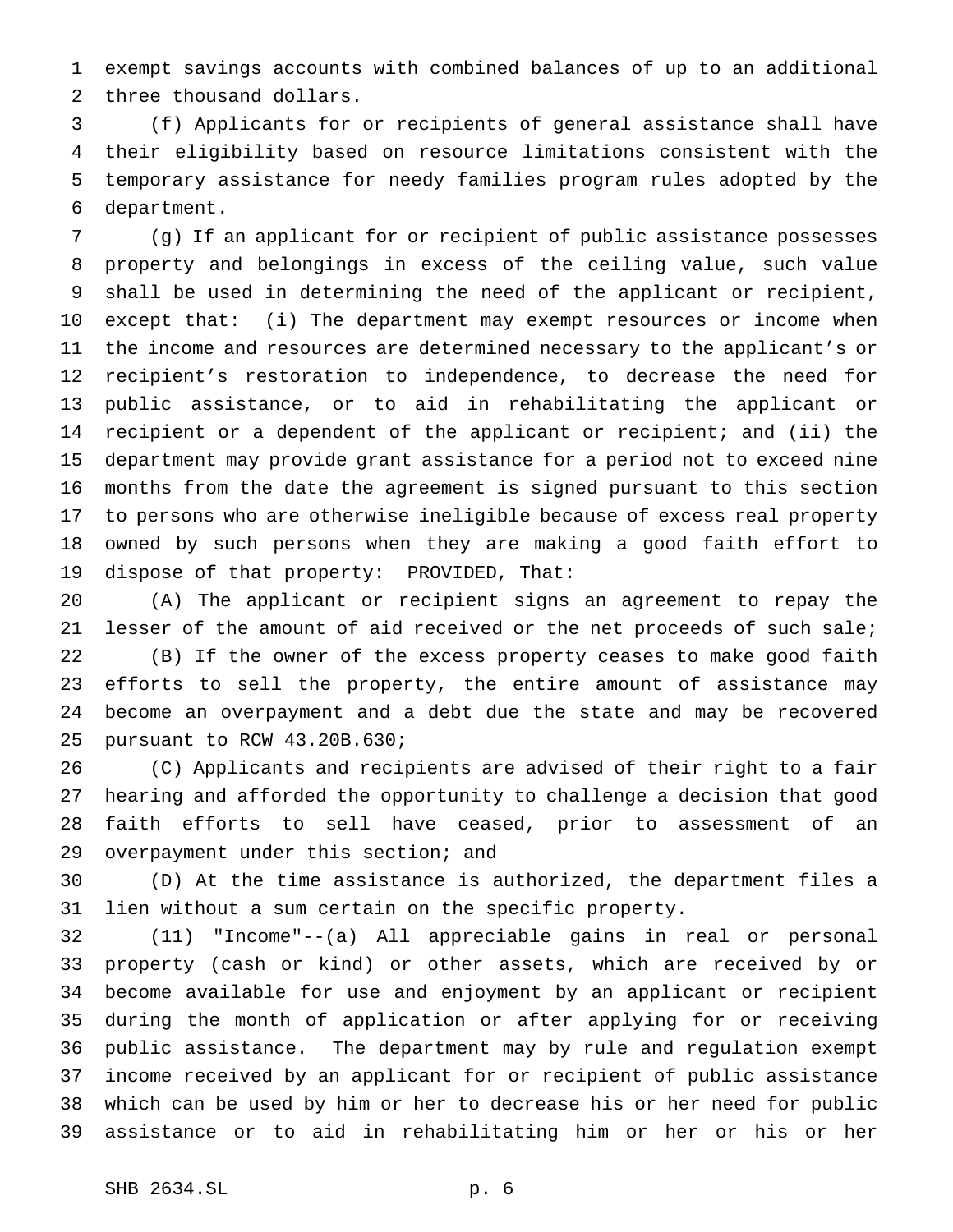dependents, but such exemption shall not, unless otherwise provided in this title, exceed the exemptions of resources granted under this chapter to an applicant for public assistance. In determining the amount of assistance to which an applicant or recipient of temporary assistance for needy families is entitled, the department is hereby authorized to disregard as a resource or income the earned income exemptions consistent with federal requirements. The department may permit the above exemption of earnings of a child to be retained by such child to cover the cost of special future identifiable needs even though the total exceeds the exemptions or resources granted to applicants and recipients of public assistance, but consistent with federal requirements. In formulating rules and regulations pursuant to this chapter, the department shall define income and resources and the availability thereof, consistent with federal requirements. All resources and income not specifically exempted, and any income or other economic benefit derived from the use of, or appreciation in value of, exempt resources, shall be considered in determining the need of an applicant or recipient of public assistance.

 (b) If, under applicable federal requirements, the state has the option of considering property in the form of lump sum compensatory awards or related settlements received by an applicant or recipient as income or as a resource, the department shall consider such property to be a resource.

 (12) "Need"--The difference between the applicant's or recipient's standards of assistance for himself or herself and the dependent members of his or her family, as measured by the standards of the department, and value of all nonexempt resources and nonexempt income received by or available to the applicant or recipient and the dependent members of his or her family.

 (13) For purposes of determining eligibility for public assistance and participation levels in the cost of medical care, the department shall exempt restitution payments made to people of Japanese and Aleut ancestry pursuant to the Civil Liberties Act of 1988 and the Aleutian and Pribilof Island Restitution Act passed by congress, P.L. 100-383, including all income and resources derived therefrom.

 (14) In the construction of words and phrases used in this title, the singular number shall include the plural, the masculine gender shall include both the feminine and neuter genders and the present